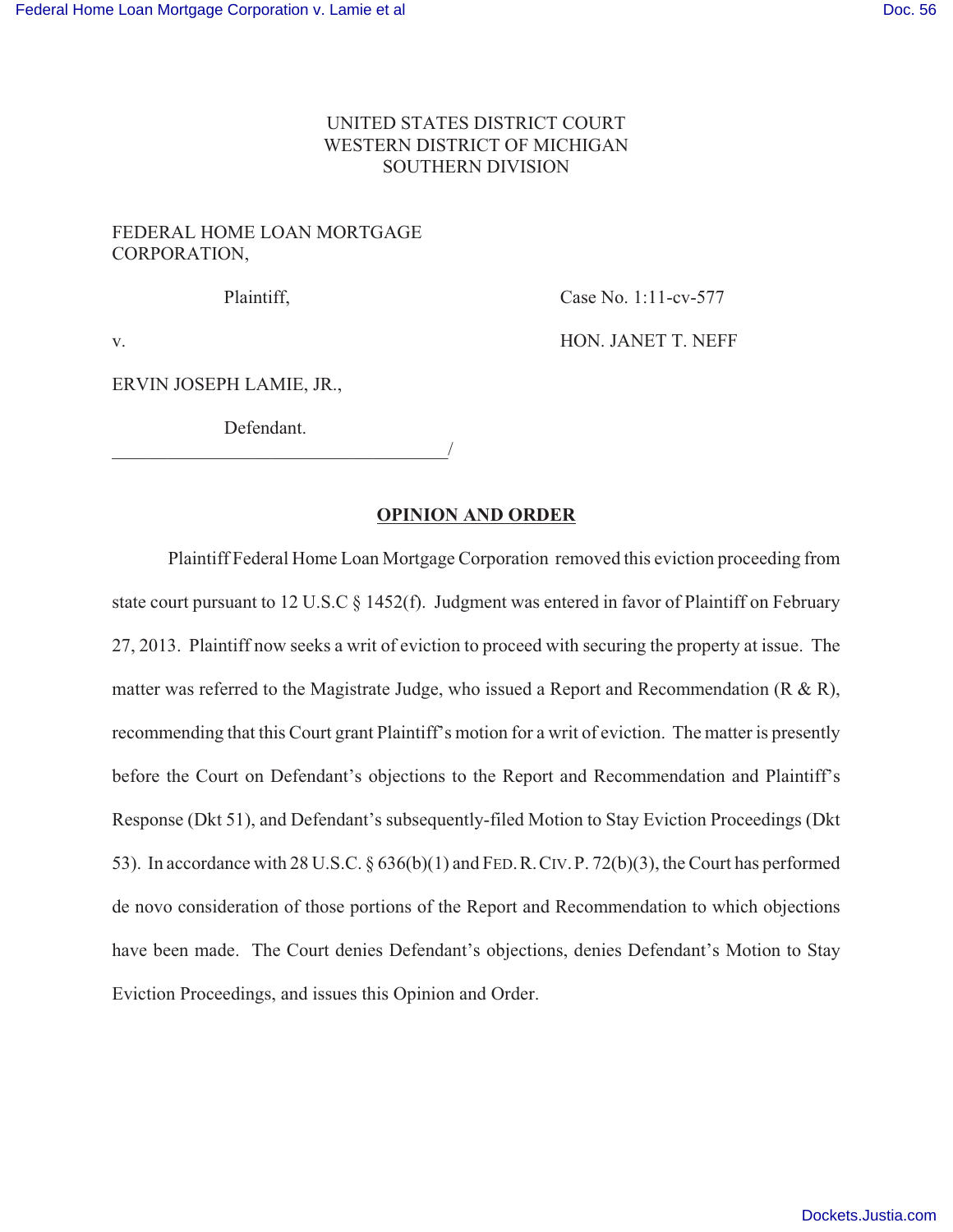#### **I. Defendant's Objections to the Report and Recommendation**

Defendant raises two objections to the Magistrate Judge's Report and Recommendation. First, Defendant asserts that "[t]he Magistrate failed to address this courts [sic] own local court rules and uphold the fact that plaintiff filed this documentation with the federal court on June 18, 2013 without contacting the defendant pursuant to the local federal court rule 7.1(d) in which the moving party is to contact the opposing party to determine whether or not the other party would oppose the motion" (Def. Obj., Dkt 49 at 1). Defendant's objection lacks merit.

Defendant correctly observes that the Magistrate Judge did not address Local Rule 7.1(d); however, this omission does not constitute error. Local Rule 7.1(d), titled "Attempt to obtain concurrence," requires that the moving party ascertain whether a motion will be opposed and that such efforts be affirmatively stated in the motion. *See* Local R. Civ. P. 7.1(d). Contrary to Defendant's assertion, Plaintiff's motion brief addresses the requirements of Rule 7.1(d) (Dkt 44 at 5). There was no need for the Magistrate Judge to address Rule 7.1(d) in the Report and Recommendation. Defendant opposed the motion, requiring that the Magistrate Judge resolve the motion on the merits. Defendant's objection is denied.

Second, Defendant objects to the Magistrate Judge's conclusion that enforcing judgment in this matter is appropriate despite the filing of an appeal with the Sixth Circuit, because "Defendant has made no motion for stay, nor has any stay bond been posted" (R & R, Dkt 48 at 2). Defendant argues that, "The Magistrate incorrectly stated that a motion for a stay had to be filed by the Defendant"; however, "Defendant did not have to file a motion for a stay in this matter [since] it was automatically put in place when the defendant filed the appeal" (Def. Obj. at 2). Defendant's objection lacks merit.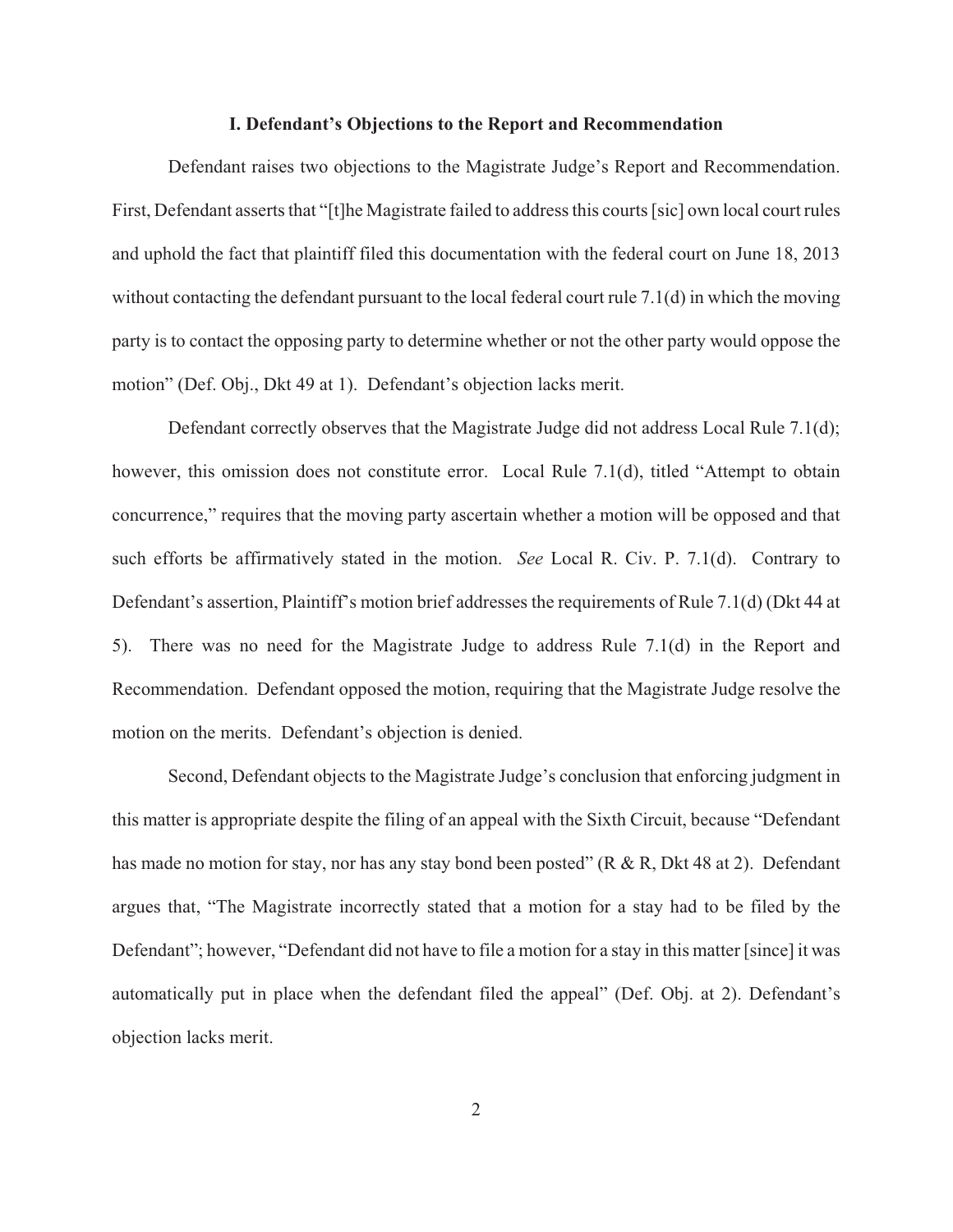Defendant cites no authority to support his position that a stay is automatic. An automatic stay is enforced on the execution of a judgment for fourteen days immediately following its entry, except for two limited circumstances not present in this case. FED. R. CIV. P. 62(a). This rule, however, does not stay a case during appeal. If an appeal is taken, the appellant may obtain a stay by supersedeas bond. FED. R. CIV. P. 62(d).<sup>1</sup> As the Magistrate Judge noted, Defendant did not post a supersedeas bond in this matter (R & R at 2). Defendant's objection is therefore denied.

Accordingly, this Court adopts the Magistrate Judge's Report and Recommendation as the Opinion of this Court.

### **II. Defendant's Motion to Stay Eviction Proceedings**

Following the Report and Recommendation on the writ of eviction, Defendant filed a motion to stay this matter pending the resolution of his appeal (Dkt 53).<sup>2</sup> The Court finds no basis for a stay.

Defendant cites Rule 62, arguing that the Sixth Circuit is almost certain to decide legal questions that determine, or at least significantly inform, the outcome of this case, and therefore, a stay is warranted as a matter of judicial economy and to avoid imposing unnecessary costs and burdens on the Court and the parties through continued litigation (Mot., Dkt 53 at 4). Further, the benefits outweigh any harm that could be caused by a stay, since Defendant will continue to face

<sup>1</sup>Because Defendant's appeal does not involve an injunction, Federal Rule of Civil Procedure 62(d) controls.

<sup>2</sup>Defendant also requests a stay pending the hearing of a motion to set aside the default judgment in the 60th District Court in Michigan (Mot. at 1-2). Defendant provides no supporting facts or reference to the purported matter pending in state court. Case No. 11-011795 LT from the 60th District Court was removed to this Court on June 2, 2011, which is the present case. The Court finds no basis for a stay pending "independent proceedings" in the state court (*id.* at 2-3).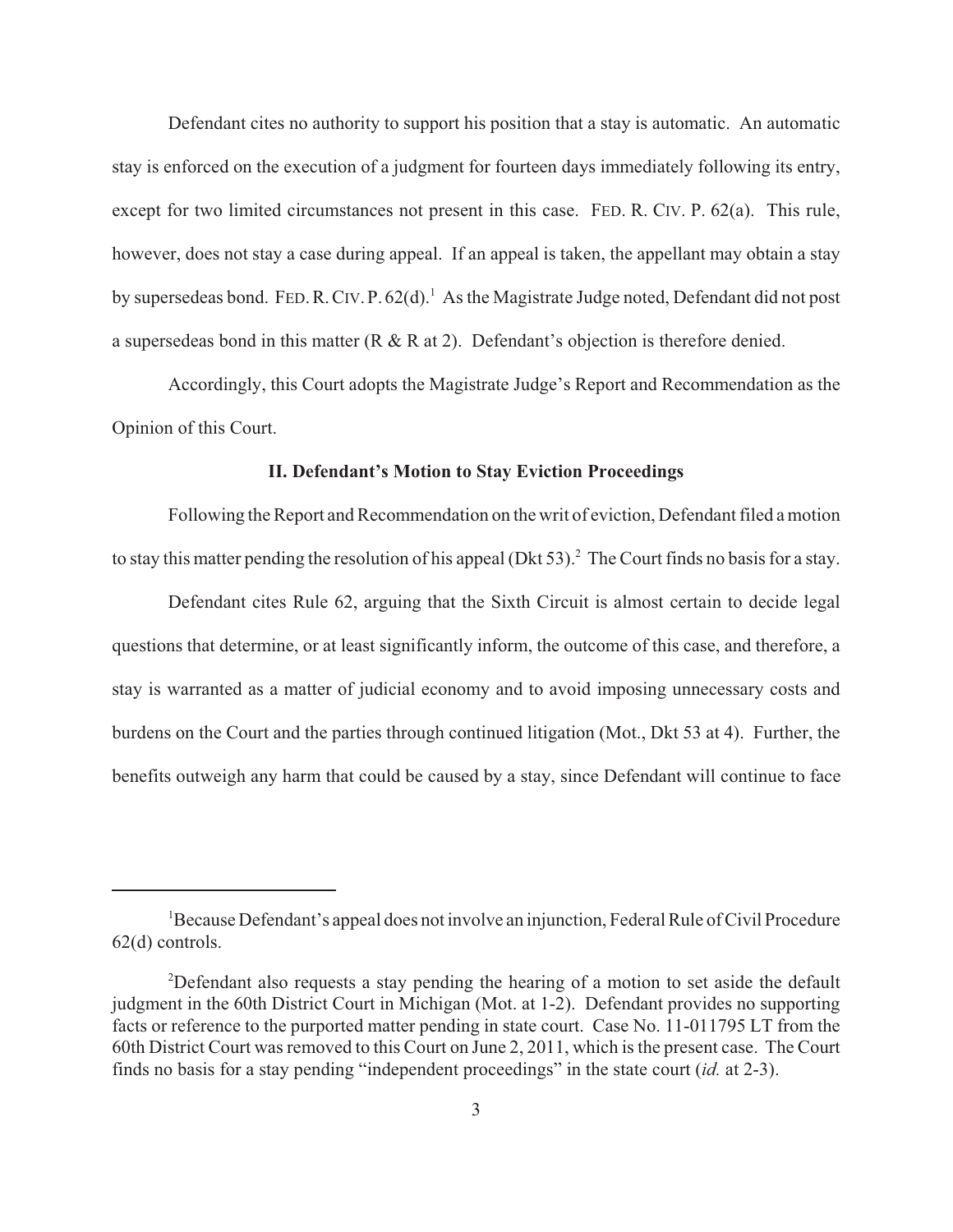liability for any harm from alleged stripping of the home at issue and placing waste material on the site (*id.* at 5). These arguments do not support a stay of the judgment in this case.

"Rule 62(d) gives an appellant a right to a stay pending appeal, provided the appellant posts a 'satisfactory supersedeas bond.'" *Dubuc v. Green Oak Twp.,* No. 08–13727, 2010 WL 3908616, at \*1 (E.D. Mich. Oct. 1, 2010) (quoting *Arban v. West Pub. Corp.*, 345 F.3d 390, 409 (6th Cir. 2003)). Notwithstanding the "mandatory language" of Rule 62(d) requiring bond, courts have construed the bond requirement to be discretionary. *Dubuc , supra* (citing *Hamlin v. Charter Twp. of Flint,* 181 F.R.D. 348, 353 (E.D. Mich. 1998)). While it is within the district court's discretion to dispose of the bond requirement, courts do so only in extraordinary circumstances, such as where it could be eliminated because it was clear that the appellant would be able to satisfy the judgment. *Dubuc, supra. See also Menovcik v. BASF Corp.,* No. 09–12096, 2012 WL 5471867, at \*1(E.D. Mich. Nov. 9, 2012) (the Sixth Circuit has not outlined a specific test for deciding whether to grant a request for an unsecured stay, but the courts have tended to examine the purpose of Rule 62, which serves to protect both parties).

This Court finds no justification for a stay under the circumstances presented in this case. Defendant's challenge to the foreclosure was fully litigated and rejected in the related case of *Ervin Joseph Lamie, Jr. v. Federal Home Loan Mortgage Corporation*, Case No. 1:11-cv-156, pursuant to this Court's Opinion on May 21, 2012. Defendant did not appeal the judgment in the related case.

In this related summary eviction action, the Magistrate Judge found Plaintiff entitled to summary judgment under the doctrine of res judicata (Dkt 29 at 8), and this Court subsequently entered judgment in favor of Plaintiff and against Defendant (Dkt 38). This Court also denied Defendant's motion to proceed *in forma pauperis* on appeal, finding no good-faith basis for appeal